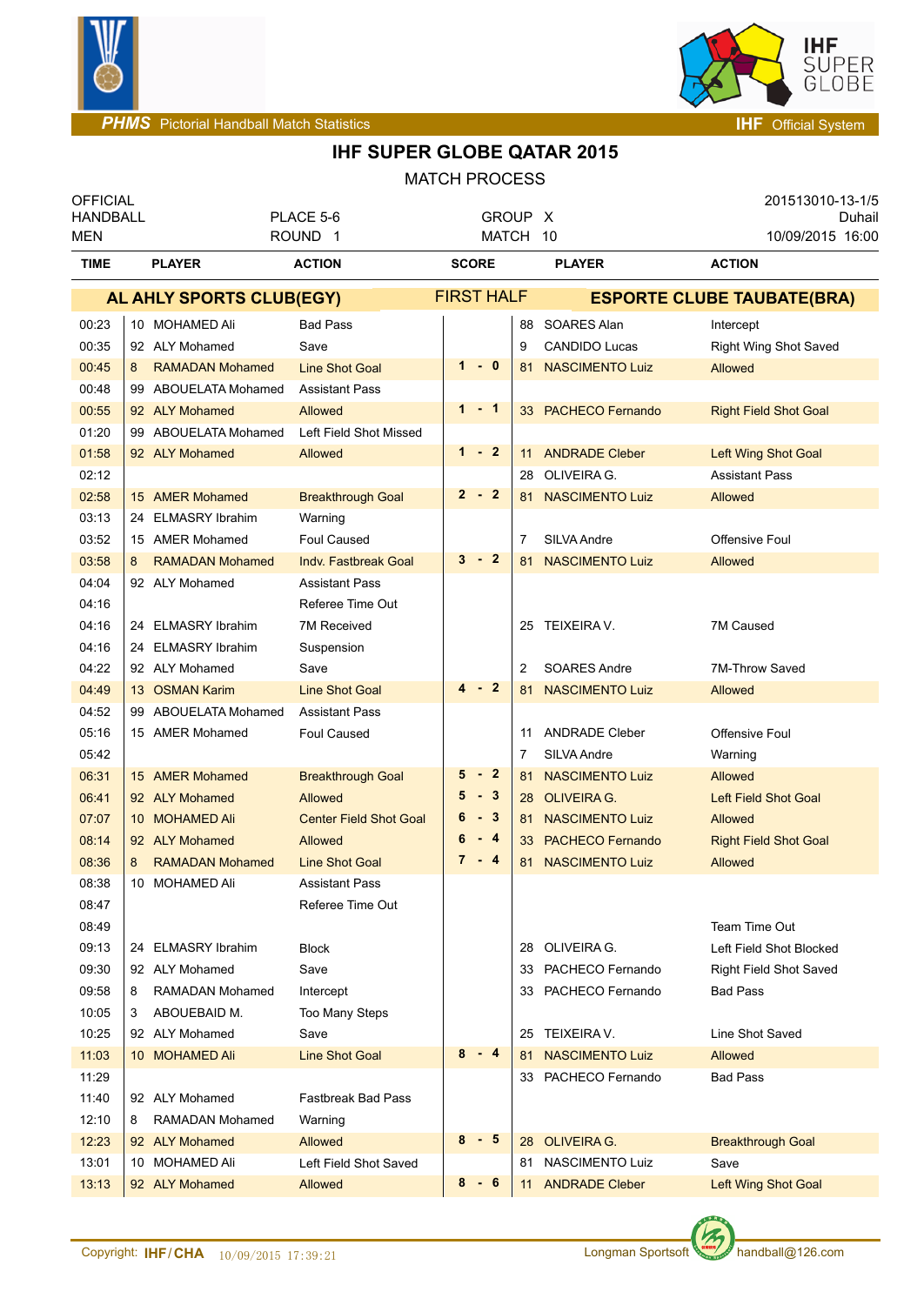

GLOBE

# **IHF SUPER GLOBE QATAR 2015**

| <b>OFFICIAL</b><br><b>HANDBALL</b><br>MEN |                                  | PLACE 5-6<br>ROUND <sub>1</sub> |                                     |                   | GROUP X<br>MATCH 10 |         |                                          | 201513010-13-2/5<br>Duhail<br>10/09/2015 16:00 |
|-------------------------------------------|----------------------------------|---------------------------------|-------------------------------------|-------------------|---------------------|---------|------------------------------------------|------------------------------------------------|
| <b>TIME</b>                               | <b>PLAYER</b>                    |                                 | <b>ACTION</b>                       | <b>SCORE</b>      |                     |         | <b>PLAYER</b>                            | <b>ACTION</b>                                  |
|                                           | AL AHLY SPORTS CLUB(EGY)         |                                 |                                     | <b>FIRST HALF</b> |                     |         |                                          | <b>ESPORTE CLUBE TAUBATE(BRA)</b>              |
| 13:17                                     |                                  |                                 |                                     |                   |                     |         | 33 PACHECO Fernando                      | <b>Assistant Pass</b>                          |
| 13:52                                     |                                  |                                 |                                     |                   |                     |         | 88 SOARES Alan                           | Warning                                        |
| 14:14                                     | ABOUEBAID M.<br>3                |                                 | Line Shot Missed                    |                   |                     |         |                                          |                                                |
| 14:41                                     | 92 ALY Mohamed                   |                                 | <b>Allowed</b>                      |                   | $8 - 7$             |         | 25 TEIXEIRA V.                           | <b>Line Shot Goal</b>                          |
| 14:45                                     |                                  |                                 |                                     |                   |                     | 7       | SILVA Andre                              | <b>Assistant Pass</b>                          |
| 14:49                                     |                                  |                                 | Referee Time Out                    |                   |                     |         |                                          |                                                |
| 14:54                                     |                                  |                                 | Team Time Out                       |                   |                     |         |                                          |                                                |
| 15:19                                     |                                  |                                 | Referee Time Out                    |                   |                     |         |                                          |                                                |
| 15:19                                     |                                  |                                 |                                     |                   |                     |         | 25 TEIXEIRA V.                           | Warning                                        |
| 15:40                                     | 34 REZK Ahmed                    |                                 | Left Field Shot Post                |                   |                     |         |                                          |                                                |
| 15:48                                     | 34 REZK Ahmed                    |                                 | <b>Bad Pass</b>                     |                   |                     |         | 25 TEIXEIRA V.                           | Intercept                                      |
| 15:56                                     |                                  |                                 |                                     |                   |                     | 25      | TEIXEIRA V.                              | Line Shot Post                                 |
| 16:03                                     | 34 REZK Ahmed                    |                                 | Center Field Shot Saved             |                   |                     | 81      | <b>NASCIMENTO Luiz</b>                   | Save                                           |
| 17:11                                     | 92 ALY Mohamed                   |                                 | Save                                |                   |                     | 28      | OLIVEIRA G.                              | Left Field Shot Saved                          |
| 17:40                                     | 99 ABOUELATA Mohamed             |                                 | <b>Line Shot Goal</b>               |                   | $9 - 7$             |         | 81 NASCIMENTO Luiz                       | Allowed                                        |
| 17:42                                     | 15 AMER Mohamed                  |                                 | <b>Assistant Pass</b>               |                   |                     |         |                                          |                                                |
| 18:20                                     | 92 ALY Mohamed                   |                                 | <b>Allowed</b>                      |                   | $9 - 8$             | 9       | <b>CANDIDO Lucas</b>                     | <b>Right Wing Shot Goal</b>                    |
| 18:24                                     |                                  |                                 |                                     |                   |                     | 33      | PACHECO Fernando                         | <b>Assistant Pass</b>                          |
| 18:59                                     | 15 AMER Mohamed                  |                                 | Offensive Foul                      |                   |                     | 14      | <b>BARROS Lucas</b>                      | Foul Caused                                    |
| 19:08                                     | 92 ALY Mohamed                   |                                 | <b>Allowed</b>                      |                   | $9 - 9$             | 2       | <b>SOARES Andre</b>                      | Indv. Fastbreak Goal                           |
| 19:12                                     |                                  |                                 |                                     |                   |                     |         | 33 PACHECO Fernando                      | <b>Assistant Pass</b>                          |
| 19:37                                     | 93 BECHIR Mostafa                |                                 | <b>Right Field Shot Post</b>        |                   |                     |         |                                          |                                                |
| 20:12<br>20:16                            | 92 ALY Mohamed<br>92 ALY Mohamed |                                 | Save                                |                   |                     | 33      | PACHECO Fernando<br><b>CANDIDO Lucas</b> | Left Field Shot Saved                          |
| 20:23                                     | 93 BECHIR Mostafa                |                                 | Save<br><b>Right Wing Shot Goal</b> |                   | $10 - 9$            | 9<br>81 | <b>NASCIMENTO Luiz</b>                   | Right Wing Shot Saved<br>Allowed               |
| 20:39                                     |                                  |                                 | Referee Time Out                    |                   |                     |         |                                          |                                                |
| 21:02                                     | 8<br><b>RAMADAN Mohamed</b>      |                                 | Foul Caused                         |                   |                     |         | 33 PACHECO Fernando                      | Offensive Foul                                 |
| 21:43                                     | 13 OSMAN Karim                   |                                 | Left Wing Shot Saved                |                   |                     |         | 81 NASCIMENTO Luiz                       | Save                                           |
| 22:01                                     |                                  |                                 | Referee Time Out                    |                   |                     |         |                                          |                                                |
| 22:13                                     |                                  |                                 | Referee Time Out                    |                   |                     |         |                                          |                                                |
| 22:13                                     | RAMADAN Mohamed<br>8             |                                 | Suspension                          |                   |                     |         |                                          |                                                |
| 22:24                                     | 10 MOHAMED Ali                   |                                 | <b>Foul Caused</b>                  |                   |                     | 17      | <b>RIBEIRO Andre</b>                     | Offensive Foul                                 |
| 22:30                                     | 31 ELWAKIL Omar                  |                                 | Indv. Fastbreak Goal                |                   | $11 - 9$            |         | 81 NASCIMENTO Luiz                       | Allowed                                        |
| 22:35                                     | 10 MOHAMED Ali                   |                                 | <b>Assistant Pass</b>               |                   |                     |         |                                          |                                                |
| 22:53                                     | 92 ALY Mohamed                   |                                 | Save                                |                   |                     | 8       | <b>BOMFIM Daniel</b>                     | Right Field Shot Saved                         |
| 23:26                                     | 15 AMER Mohamed                  |                                 | Offensive Foul                      |                   |                     | 88      | <b>SOARES Alan</b>                       | Foul Caused                                    |
| 23:56                                     | 92 ALY Mohamed                   |                                 | Allowed                             |                   | $11 - 10$           |         | 88 SOARES Alan                           | <b>Left Field Shot Goal</b>                    |
| 24:25                                     | 15 AMER Mohamed                  |                                 | <b>Bad Pass</b>                     |                   |                     |         | 33 PACHECO Fernando                      | Intercept                                      |
| 24:58                                     | 24 ELMASRY Ibrahim               |                                 | Intercept                           |                   |                     |         | 88 SOARES Alan                           | <b>Bad Pass</b>                                |
| 25:15                                     | 99 ABOUELATA Mohamed             |                                 | <b>Breakthrough Goal</b>            |                   | $12 - 10$           |         | 81 NASCIMENTO Luiz                       | <b>Allowed</b>                                 |
| 25:25                                     | 92 ALY Mohamed                   |                                 | Save                                |                   |                     |         | 88 SOARES Alan                           | Line Shot Saved                                |

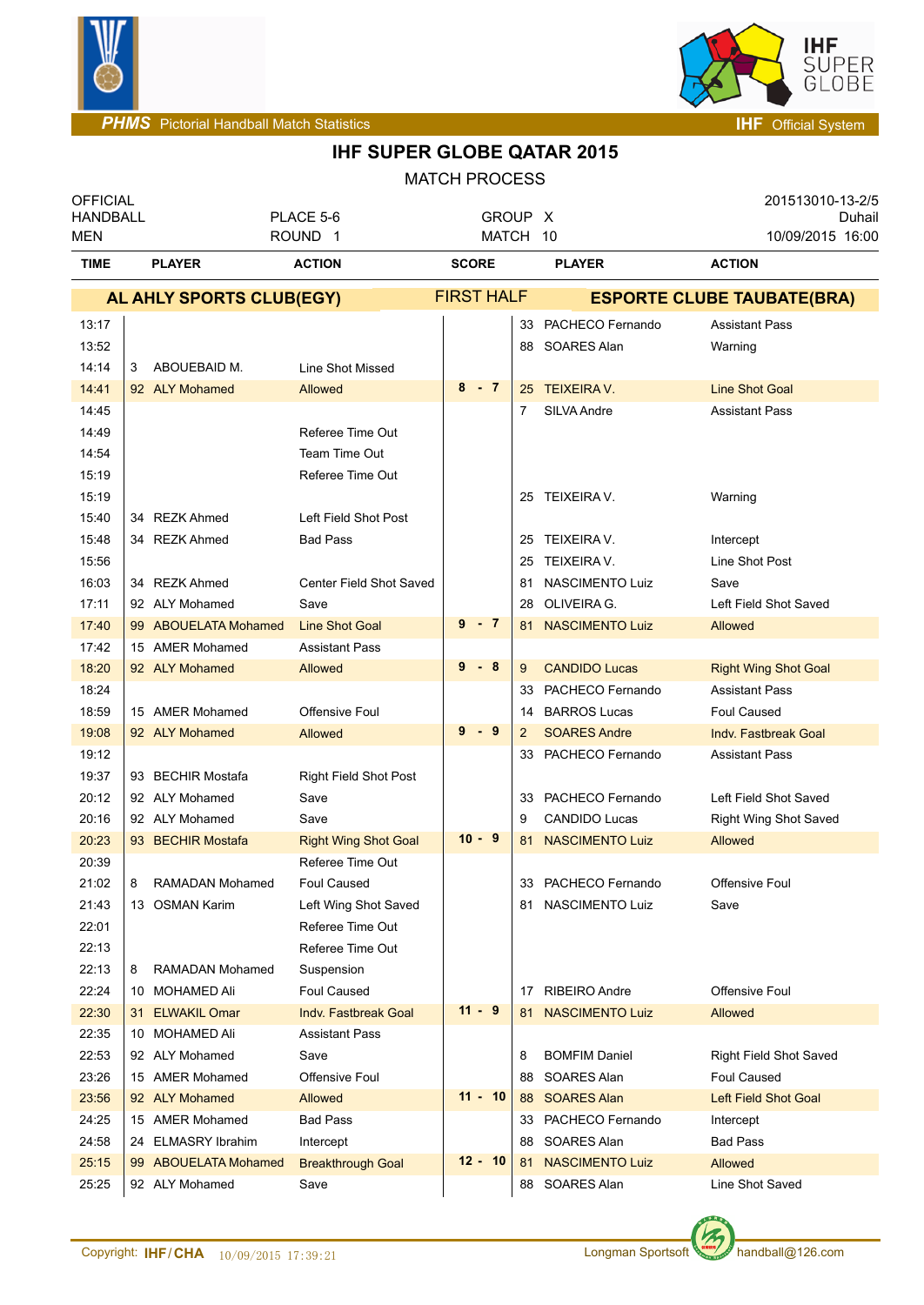



| <b>OFFICIAL</b><br><b>HANDBALL</b> |    |                        | PLACE 5-6                    | GROUP X           |    |                                   | 201513010-13-3/5<br>Duhail      |  |
|------------------------------------|----|------------------------|------------------------------|-------------------|----|-----------------------------------|---------------------------------|--|
| <b>MEN</b>                         |    |                        | ROUND <sub>1</sub>           | MATCH 10          |    |                                   | 10/09/2015 16:00                |  |
| <b>TIME</b>                        |    | <b>PLAYER</b>          | <b>ACTION</b>                | <b>SCORE</b>      |    | <b>PLAYER</b>                     | <b>ACTION</b>                   |  |
| AL AHLY SPORTS CLUB(EGY)           |    |                        |                              | <b>FIRST HALF</b> |    | <b>ESPORTE CLUBE TAUBATE(BRA)</b> |                                 |  |
| 25:36                              | 31 | <b>ELWAKIL Omar</b>    | Indv. Fastbreak Goal         | $13 - 10$         | 81 | <b>NASCIMENTO Luiz</b>            | Allowed                         |  |
| 25:40                              | 8  | <b>RAMADAN Mohamed</b> | <b>Assistant Pass</b>        |                   |    |                                   |                                 |  |
| 26:46                              |    |                        | Referee Time Out             |                   |    |                                   |                                 |  |
| 26:48                              |    |                        | Referee Time Out             |                   |    |                                   |                                 |  |
| 27:04                              |    | 92 ALY Mohamed         | Save                         |                   | 28 | OLIVEIRA G.                       | Left Field Shot Saved           |  |
| 27:11                              |    | 15 AMER Mohamed        | <b>Fastbreak Bad Receive</b> |                   |    |                                   |                                 |  |
| 27:36                              |    |                        |                              |                   | 33 | PACHECO Fernando                  | <b>Bad Pass</b>                 |  |
| 27:37                              |    |                        | Referee Time Out             |                   |    |                                   |                                 |  |
| 28:30                              | 8  | <b>RAMADAN Mohamed</b> | Offensive Foul               |                   | 25 | TEIXEIRA V.                       | <b>Foul Caused</b>              |  |
| 28:38                              |    | 92 ALY Mohamed         | Allowed                      | $13 - 11$         | 17 | <b>RIBEIRO Andre</b>              | Left Wing Shot Goal             |  |
| 28:44                              |    |                        |                              |                   |    | 88 SOARES Alan                    | <b>Assistant Pass</b>           |  |
| 29:10                              |    | 10 MOHAMED Ali         | <b>Breakthrough Goal</b>     | $14 - 11$         | 81 | <b>NASCIMENTO Luiz</b>            | Allowed                         |  |
| 29:21                              |    | 10 MOHAMED Ali         | Intercept                    |                   | 33 | PACHECO Fernando                  | <b>Bad Pass</b>                 |  |
| 29:27                              |    | 15 AMER Mohamed        | Indv. Fastbreak Goal         | $15 - 11$         |    | 81 NASCIMENTO Luiz                | Allowed                         |  |
| 29:29                              |    | 10 MOHAMED Ali         | <b>Assistant Pass</b>        |                   |    |                                   |                                 |  |
| 29:43                              |    |                        | Referee Time Out             |                   |    |                                   |                                 |  |
| 29:45                              | 8  | <b>RAMADAN Mohamed</b> | Suspension                   |                   |    |                                   |                                 |  |
| 29:58                              |    | 24 ELMASRY Ibrahim     | <b>Block</b>                 |                   | 33 | PACHECO Fernando                  | <b>Right Field Shot Blocked</b> |  |
| 30:00                              |    | 93 BECHIR Mostafa      | Indv. Fastbreak Goal         | $16 - 11$         | 81 | <b>NASCIMENTO Luiz</b>            | Allowed                         |  |
| 30:00                              |    | 31 ELWAKIL Omar        | <b>Assistant Pass</b>        |                   |    |                                   |                                 |  |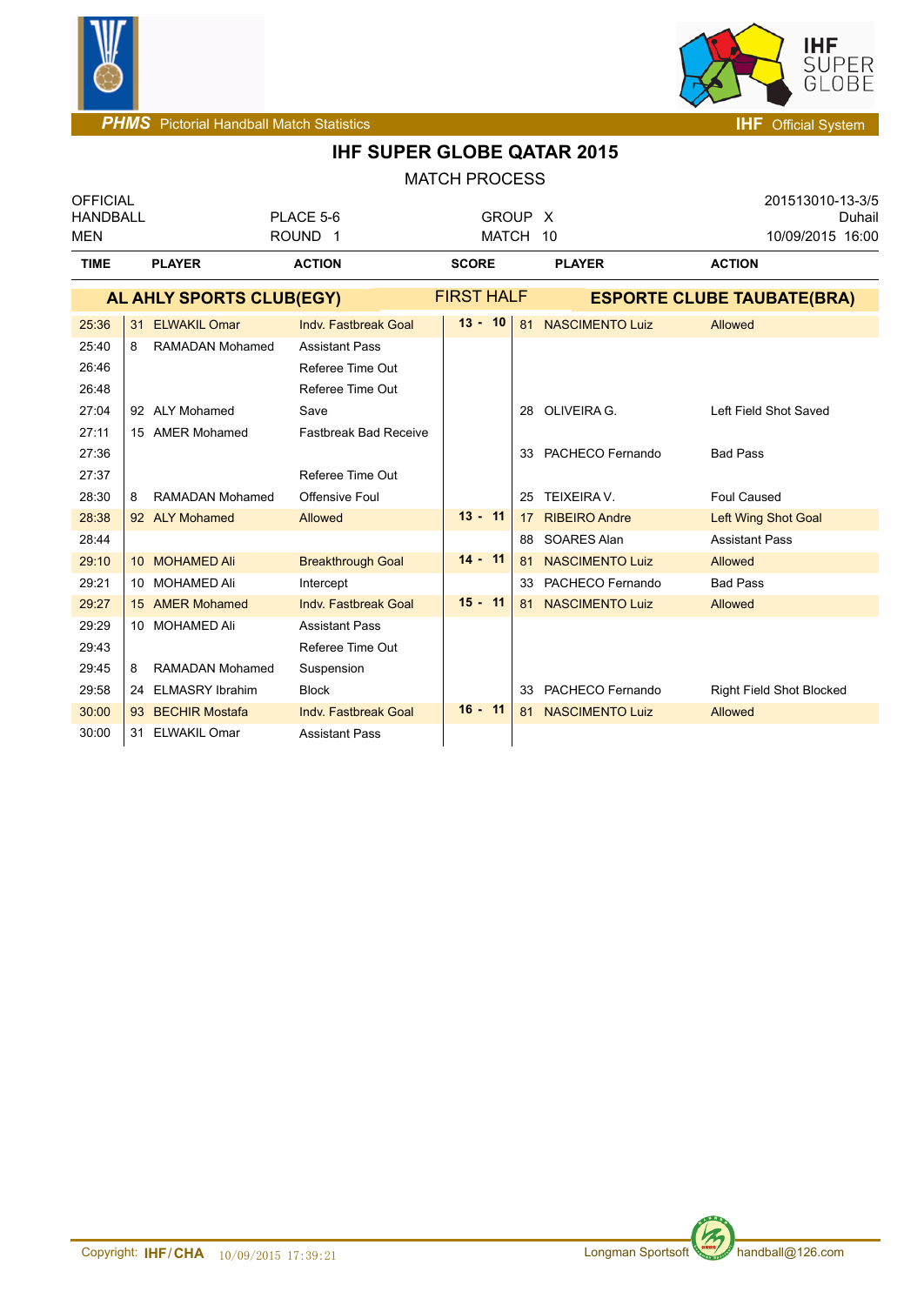



| <b>OFFICIAL</b><br><b>HANDBALL</b> |   |                        | PLACE 5-6                     |              | <b>GROUP</b>       |    | $\mathsf{X}$            | 201513010-13-4/5<br>Duhail        |
|------------------------------------|---|------------------------|-------------------------------|--------------|--------------------|----|-------------------------|-----------------------------------|
| ROUND <sub>1</sub><br>MEN          |   |                        | MATCH 10                      |              |                    |    | 10/09/2015 16:00        |                                   |
| <b>TIME</b>                        |   | <b>PLAYER</b>          | <b>ACTION</b>                 | <b>SCORE</b> |                    |    | <b>PLAYER</b>           | <b>ACTION</b>                     |
| AL AHLY SPORTS CLUB(EGY)           |   |                        |                               |              | <b>SECOND HALF</b> |    |                         | <b>ESPORTE CLUBE TAUBATE(BRA)</b> |
| 00:39                              |   | 92 ALY Mohamed         | <b>Allowed</b>                | $16 - 12$    | $\overline{2}$     |    | <b>SOARES Andre</b>     | Left Wing Shot Goal               |
| 01:05                              |   | 93 BECHIR Mostafa      | Right Wing Shot Post          |              |                    |    |                         |                                   |
| 01:21                              |   | 92 ALY Mohamed         | Allowed                       | $16 - 13$    |                    | 88 | <b>SOARES Alan</b>      | Left Field Shot Goal              |
| 01:56                              |   |                        | Referee Time Out              |              |                    |    |                         |                                   |
| 01:56                              |   |                        |                               |              |                    | 14 | <b>BARROS Lucas</b>     | Suspension                        |
| 01:59                              | 8 | <b>RAMADAN Mohamed</b> | 7M Caused                     |              |                    | 14 | <b>BARROS Lucas</b>     | 7M Received                       |
| 02:04                              | 8 | <b>RAMADAN Mohamed</b> | <b>7M-Throw Goal</b>          | $17 - 13$    |                    | 81 | <b>NASCIMENTO Luiz</b>  | Allowed                           |
| 02:42                              |   | 92 ALY Mohamed         | <b>Allowed</b>                | $17 - 14$    |                    |    | 33 PACHECO Fernando     | <b>Right Wing Shot Goal</b>       |
| 03:04                              | 3 | ABOUEBAID M.           | <b>Right Field Shot Goal</b>  | $18 - 14$    |                    |    | 81 NASCIMENTO Luiz      | Allowed                           |
| 03:39                              |   |                        |                               |              |                    | 88 | SOARES Alan             | Left Field Shot Missed            |
| 03:44                              |   | 31 ELWAKIL Omar        | <b>Bad Receive</b>            |              |                    |    |                         |                                   |
| 04:24                              |   | 92 ALY Mohamed         | Save                          |              |                    | 33 | PACHECO Fernando        | Left Field Shot Saved             |
| 04:48                              | 3 | ABOUEBAID M.           | <b>Right Field Shot Saved</b> |              |                    | 81 | NASCIMENTO Luiz         | Save                              |
| 05:34                              |   | 99 ABOUELATA Mohamed   | <b>Center Field Shot Goal</b> | $19 - 14$    |                    |    | 81 NASCIMENTO Luiz      | Allowed                           |
| 05:43                              |   |                        | Referee Time Out              |              |                    |    |                         |                                   |
| 05:43                              |   | 93 BECHIR Mostafa      | 7M Received                   |              |                    | 88 | SOARES Alan             | 7M Caused                         |
| 05:50                              |   | 92 ALY Mohamed         | Allowed                       | $19 - 15$    |                    | 33 | <b>PACHECO Fernando</b> | <b>7M-Throw Goal</b>              |
| 06:21                              | 3 | ABOUEBAID M.           | <b>Left Field Shot Goal</b>   | $20 - 15$    |                    | 81 | <b>NASCIMENTO Luiz</b>  | Allowed                           |
| 07:01                              |   | 92 ALY Mohamed         | Allowed                       | $20 - 16$    | $\overline{2}$     |    | <b>SOARES Andre</b>     | Left Wing Shot Goal               |
| 07:04                              |   |                        |                               |              | 7                  |    | SILVA Andre             | Assistant Pass                    |
| 07:35                              | 8 | RAMADAN Mohamed        | <b>Bad Receive</b>            |              |                    |    |                         |                                   |
| 08:16                              |   |                        |                               |              | 7                  |    | SILVA Andre             | <b>Enter The Area</b>             |
| 08:30                              | 3 | ABOUEBAID M.           | <b>Right Field Shot Goal</b>  | $21 - 16$    |                    | 81 | <b>NASCIMENTO Luiz</b>  | <b>Allowed</b>                    |
| 09:05                              |   |                        |                               |              |                    | 88 | SOARES Alan             | <b>Breakthrough Missed</b>        |
| 09:42                              | 8 | <b>RAMADAN Mohamed</b> | <b>Line Shot Goal</b>         | $22 - 16$    |                    | 81 | <b>NASCIMENTO Luiz</b>  | Allowed                           |
| 09:45                              | 9 | ELBOGHDADY M.          | <b>Assistant Pass</b>         |              |                    |    |                         |                                   |
| 10:10                              |   |                        |                               |              |                    |    |                         | Team Time Out                     |
| 10:30                              |   |                        | Referee Time Out              |              |                    |    |                         |                                   |
| 10:30                              |   | 24 ELMASRY Ibrahim     | Suspension                    |              |                    |    |                         |                                   |
| 10:55                              |   | 92 ALY Mohamed         | <b>Allowed</b>                | $22 - 17$    |                    |    | 88 SOARES Alan          | <b>Breakthrough Goal</b>          |
| 11:41                              |   | 15 AMER Mohamed        | Offensive Foul                |              |                    |    | 88 SOARES Alan          | <b>Foul Caused</b>                |
| 11:55                              |   | 92 ALY Mohamed         | <b>Allowed</b>                | $22 - 18$    |                    |    | 88 SOARES Alan          | Left Field Shot Goal              |
| 12:30                              |   |                        | Referee Time Out              |              |                    |    |                         |                                   |
| 12:42                              |   | 15 AMER Mohamed        | <b>Right Wing Shot Goal</b>   | 23 - 18      |                    |    | 81 NASCIMENTO Luiz      | Allowed                           |
| 12:51                              |   | 99 ABOUELATA Mohamed   | <b>Assistant Pass</b>         |              |                    |    |                         |                                   |
| 13:19                              |   | 92 ALY Mohamed         | <b>Allowed</b>                | $23 - 19$    | 9                  |    | <b>CANDIDO Lucas</b>    | <b>Right Wing Shot Goal</b>       |
| 14:09                              | 9 | ELBOGHDADY M.          | <b>Bad Pass</b>               |              |                    |    | 25 TEIXEIRA V.          | Intercept                         |
| 14:54                              |   |                        |                               |              |                    | 25 | TEIXEIRA V.             | Line Shot Missed                  |
| 15:16                              | 9 | ELBOGHDADY M.          | Left Field Shot Blocked       |              |                    | 14 | <b>BARROS Lucas</b>     | <b>Block</b>                      |
| 15:26                              |   | 99 ABOUELATA Mohamed   | Center Field Shot Blocked     |              |                    | 25 | TEIXEIRA V.             | <b>Block</b>                      |
| 15:40                              | 9 | ELBOGHDADY M.          | Center Field Shot Saved       |              |                    | 81 | NASCIMENTO Luiz         | Save                              |